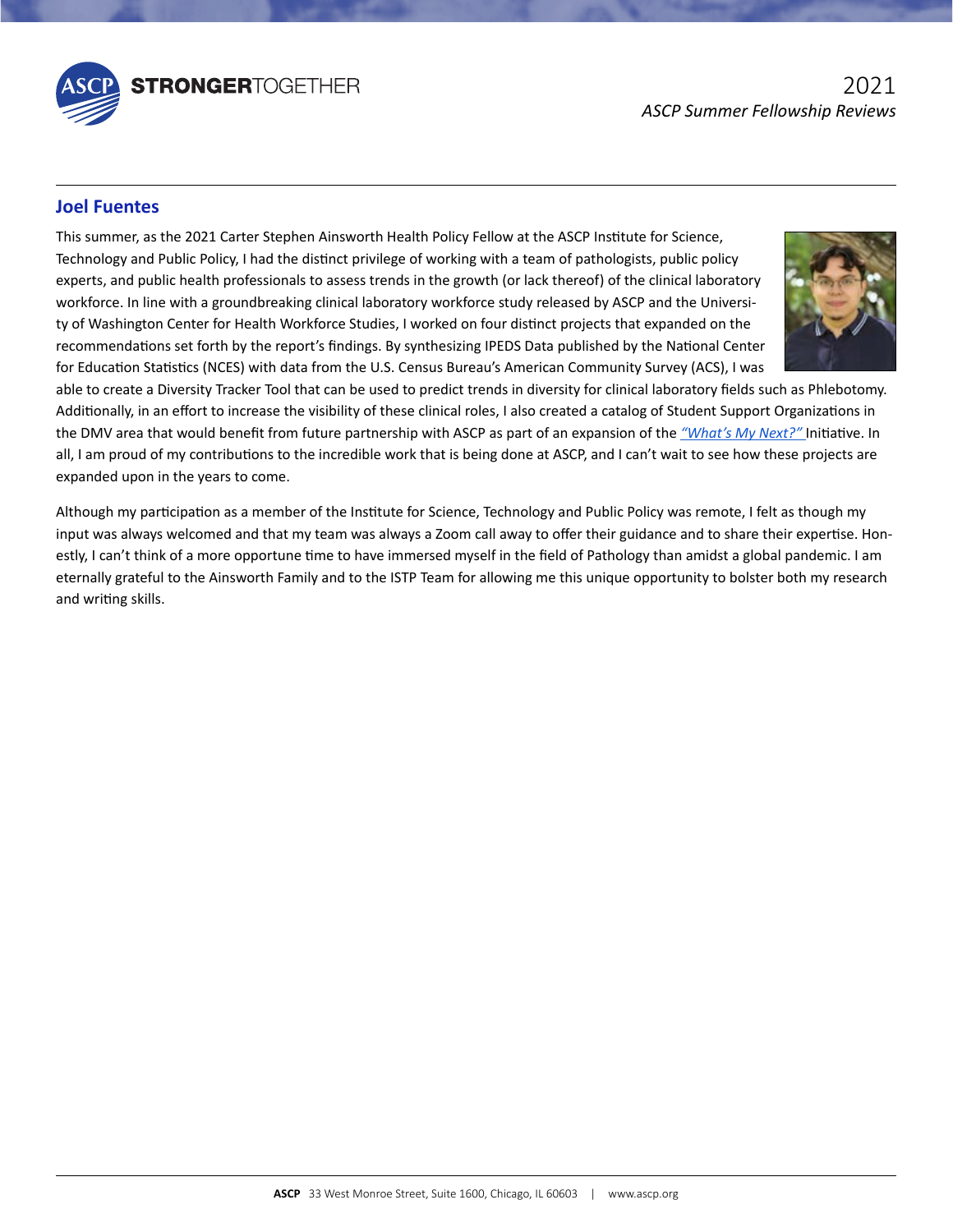

## The ASCP Board of Directors governs the activities of the Society and is responsible for its fiscal viability and for its fiscal viability and for its fiscal viability and for its fiscal viability and for its fiscal viabi **Alison Gassett**

Farmg the Cammer of ECES, include at One of the Carter Diephen monoral Past President Concern Court, fight are the Immediate One of Science, Technology, and Public Policy in Washington D.C. I am medical technologist, so I was familiar with some of the work done by ASCP, however through this experience I learned so the Fellow Council, the Council of Laboratory Professionals and the Council, the Chair-elect of the Chair-elect of the Council of the Council of the Council of the Council of the Council of the Council of the Council of th of Laboratory Professionals, and the Chair of the Chair of the International Commission. During the summer of 2019, I worked as one of the Carter Stephen Ainsworth Fellows for the American Society

In the Officers daring the tenowship was a project assessing the ractar and ethnic arversity or the medical laboratory workforce. First, I conducted research on diversity in other health care professions and efforts to My main focus during the fellowship was a project assessing the racial and ethnic diversity of the medical foster a more inclusive workforce in order to address health disparities in the United States. Next, I analyzed



Panel to Examine Workforce, Reimbursement". impact of race on career advancement and occupation. Finally, I summarized my findings in a written report, and created graphs and results from the ASCP 2017 Wage Survey, looking at the diversity of the workforce in different parts of the country, as well as the other visuals which I presented to the D.C. office staff at the end of the fellowship. I also attended policy briefings on a variety of topics, both on Capitol Hill and with other organizations. I summarized one of these briefings in the ASCP ePolicy piece "Rural Health

During my visit to D.C. I was also able to explore the city. I visited nearly all of the Smithsonian museums and many of the monuments and memorials on the National Mall. I was able to celebrate Independence Day by attending a parade and fireworks display. This summer was also the 50th anniversary of the Apollo 11 moon landing, so I was lucky to attend several events in the city celebrating this event.

This fellowship served as my practicum for my Master of Public Health degree and was a great opportunity to apply the knowledge I had gained during my program. I was able to improve my research, writing and data analysis skills. The fellowship was very organized, which helped me stay on top of weekly deadlines. I was given a lot of independence to decide how I would complete my project, but staff were always available when I had questions. Everyone in the office was very welcoming and went out of their way to explain their many ongoing projects so I could learn more about the organization. I feel like they really valued my experience as a medical technologist and it was encouraging to see people so passionate about improving the field.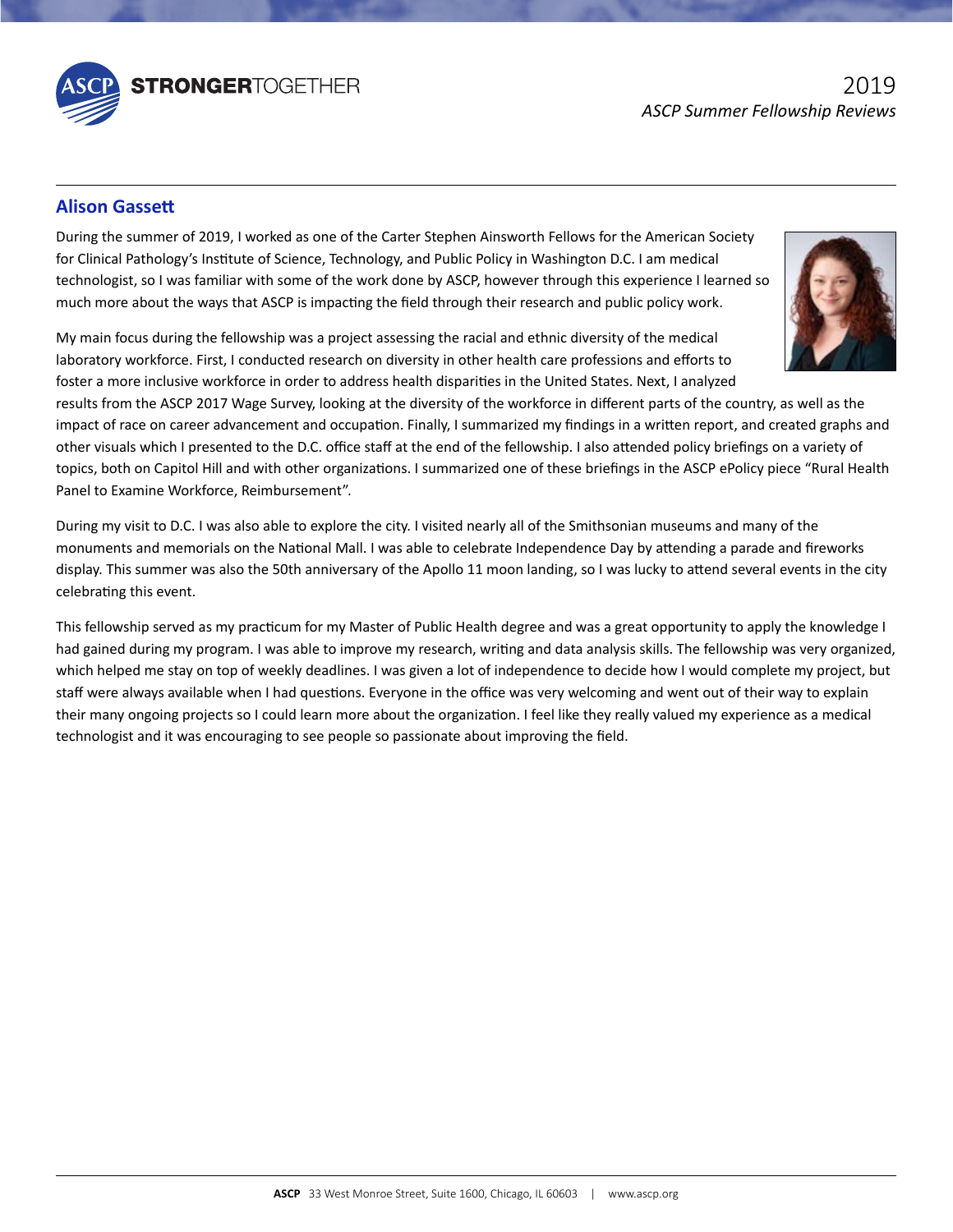

## **Anna Kemmerer**

The Board of the Commercial and Carriers is composed of the Officers, and the Officers, five At-Large Directors who are the Immediate President and Policy with a minor in Psychology. This past summer, I worked on a laborat Fellows, and the Chairs who are Members who are Members, and Public Policy branch of the American Society of Clinical the Fellow Council, the Council, the Council, the Chair-elect of the Council, the Chair-elect of the Chair-elect of the Council of the Council of the Council of the Council of the Council, the Council of the Council of the ramong<sub>)</sub>. These and the might reassament research, it has easily, professionals to halse and chaire and the International Commission. curated a list of scholarships and grants available for students interested in this career path. Lastly, I established a My name is Anna Kemmerer and I am an undergraduate student at Georgetown University studying Healthcare connection with schools in the DMV by creating a contact database of high schools and colleges within the area.



Trusts, the National Academy of Sciences and the Bipartisan policy institute to write articles for ASCP's ePolicy monthly newsletter.<br>-On the side of performing research for my project, I attended various policy briefings held by institutions such as the Pew Charitable

enjoyed attending the health policy events which allowed me to explore many different careers in the healthcare field. I think the number of events attended could be increased or involving the fellow in smaller side projects around the office. My experience at ASCP was wonderful; I enjoyed working with a small team and the location of the office. My one suggestion for future fellows would be to involve students in a greater number of side projects to expose them to various career roles. I really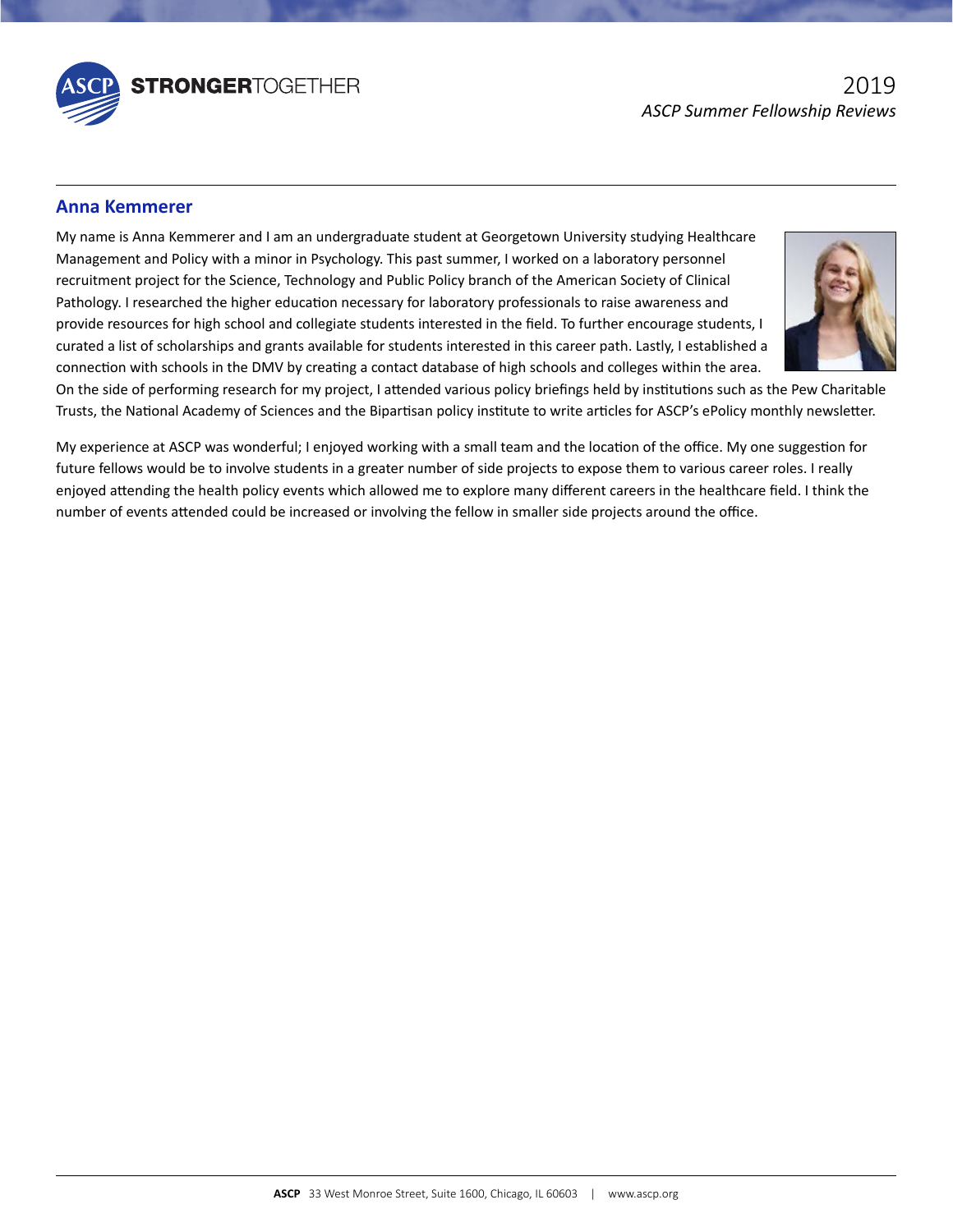

# **Deanna Giraldi**

Institute of Science, Technology, and Public Policy in Washington, D.C. Each week, I spent four days researching and writing in my ASCP office and one day at a conference or hearing in D.C. My specific role involved conducting research, crafting recommendations and other educational resources on a variety of issues, attending briefings of Laboratory Professionals, and the Chair of the Commissional Commission. I have profession, and the International Commission.<br>On Capitol Hill, and providing support for ongoing programs. I had the opportunity to write an This summer, I worked as the Carter Stephen Ainsworth Fellow for the American Society for Clinical Pathology's



tled, "VHA Subcommittee Endorses Additional Pharmacological Testing," which has since been published in ASCP's July 2018 ePolicy edition. In addition to this ePolicy piece, I also was able to publish a paper with my colleagues on healthcare disparaties across the United States entitled, "Disparities in Rural Health Care: A Look at the Field of Laboratory Medicine."

MLK, Korean War, World War II, Lincoln, and Jefferson monuments. I went to a Washington Nationals baseball game, attended a Fall Out Boy concert, and was in the city during the Capitols' Stanley Cup victory. I attended the "Stop Family Separation" rally in Lafay-In addition to my work as a Fellow, I created a "D.C. intern bucket list," with the goal of exploring Washington, D.C. and delving into the neighborhoods surrounding me. I visited 12 museums, including the National Portrait Gallery, the United States Holocaust Memorial Museum, and the National Museum of African American Culture and History. I also visited eight memorials including the FDR, ette Square in front of the White House, in which thousands gathered to denounce the atrocities occurring on the border. During this protest, Lin Manuel Miranda, the creator of Hamilton, America Ferrera, and Alicia Keys each spoke about the importance of keeping families together.

This renotionly presented the them an opportantly to gain hands on experience and moget like the intersections or selence, policy,<br>and practice in laboratory medicine, while building and strengthening professional skills, Fellow, I was afforded numerous opportunities, including working alongside the most supportive coworkers, building on prior knowl-This fellowship presented me with an opportunity to gain hands-on experience and insight into the intersections of science, policy, edge while learning new subject matter every day, and exploring the city.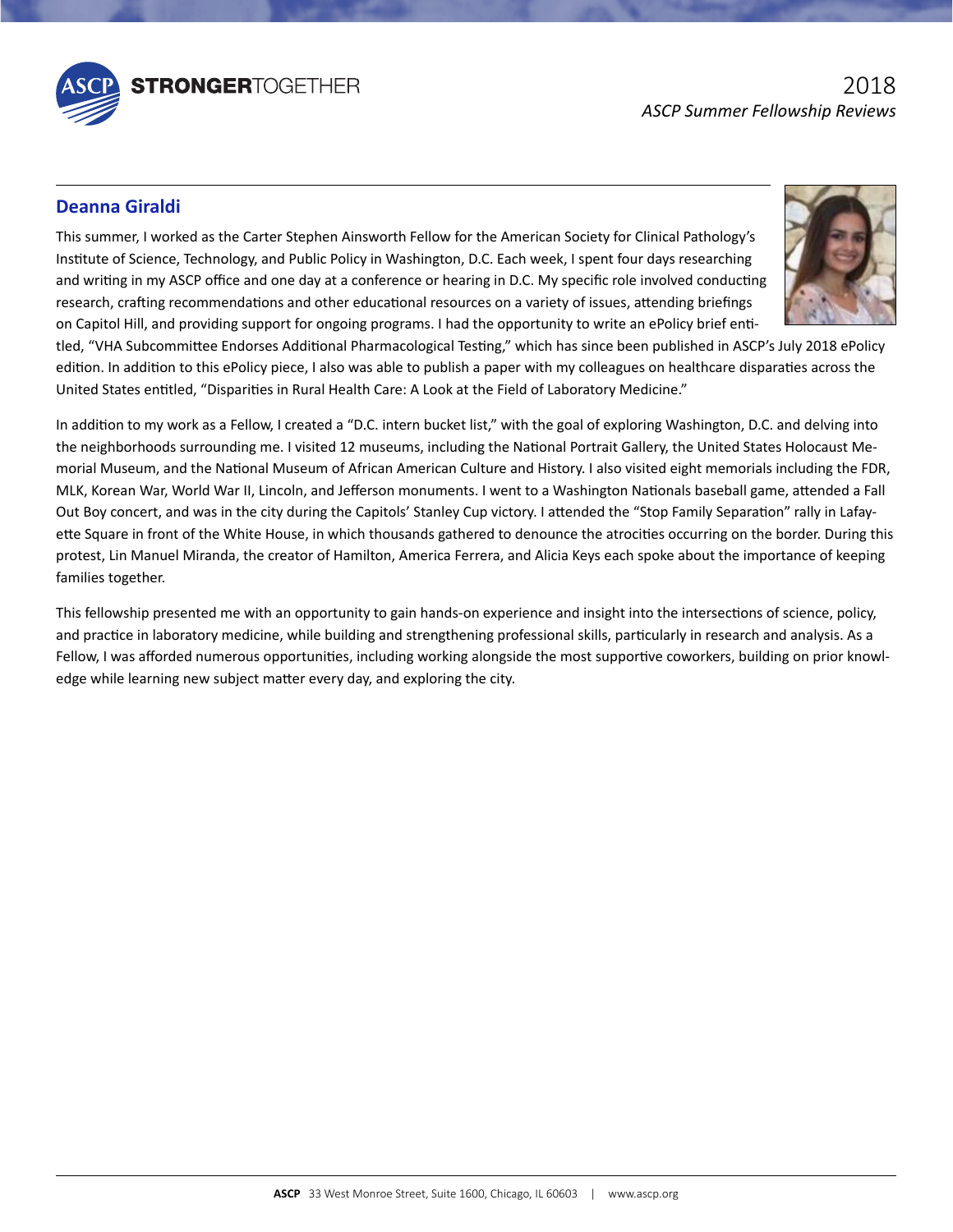

## The ASCP Board of Directors governs the activities of the Society and is responsible for its fiscal viability and for its fiscal viability and for its fiscal viability and for its fiscal viability and for its fiscal viabi **Mollie Davidson**

lowship; however, I was fairly unsure of what to expect. In the past, I lived in the fairly small towns of Clemson and Summerville, South Carolina, so this would be a large change for me. I had primarily a science background, the Fellow Council, the Council, the Council of Laboratory Professionals professionals and the Council, the Chair-<br>meaning that this position would require me to work slightly out of my comfort zone. of Laboratory Professionals, and the Laboratory Professional Commission. As I entered into this summer, I was faced with the excitement of moving to a big city and starting a new fel-

m the Segmining of same, I moved through the Sive Rodaing with strangers I would soon can memas and started my<br>fellowship at ASCP. Immediately, everyone in the office kindly greeted me and provided the other Fellow and In the beginning of June, I moved into GWU housing with strangers I would soon call friends and started my me with the chance to get to know everyone in the office. That same day, I received my projects that I would be



Library of Medicine. While I allocated time to each project to meet weekly deadlines and organizing my collected research in a form to report to other staff, I quickly realized it would demand variations in my normal researching techniques. Throughout the summer, I demic on pathologists and laboratory professionals, as well as a study examining the laboratory workforce trends from 1960 through expected to work on and complete throughout the summer. The two projects I received focused on the impact of the opioid epipresent day. Each project required detailed research of various topics and analyzing the information. My research generally entailed online research of published articles, but I also received the opportunity to visit and pull articles from various archives in the National continued to collect information, outline trends, and draw conclusions from my research.

workioned and randing needs for pathologists and idsordery professionals. The data demonstrated that enorg toward the epidem<br>have had an effect; however, continued future efforts will be needed. The findings from the labor evidence that the workforce has been struggling with similar challenges throughout the previous six decades; and there need to be My project on the impact of the opioid epidemic on pathologists and laboratory professionals was especially interesting, as I've previously been employed at a pharmacy and I aspire to become a physician. The research I completed revealed the need for a larger workforce and funding needs for pathologists and laboratory professionals. The data demonstrated that efforts toward the epidemic efforts toward creating a practical solution that will actually provide meaningful results.

memorials I had never seen before. The activities and sightseeing opportunities in D.C. are endless, making the summer pass in the The two months I spent in D.C. were filled with new food finds, adventures through the city, and the visits to historical museums. From the moment I arrived, until the day I left, I found myself admiring impressive architecture and discovering monuments and blink of an eye.

I sincerely appreciate my time spent at ASCP. I cannot express how helpful and kind the staff was throughout the summer. Their feedlaborate with the team at ASCP while also having the chance to work independently. The opportunities provided by this fellowship were unlike others I have experienced, and I believe that my time spent at ASCP will be impactful on my future path. My experience there has been invaluable, and I truly enjoyed getting to know Jeff, Matt, Edna, Iman, and Raven. I can only speak highly of this organization and Here we have the product of the privilege of meeting. My only suggestion for the future would be to publicize the fellowship to a greater ex potentially move up the notification of decision date, as it takes time to arrange housing and finances. about health policy, the laboratory profession, and professional style writing. I felt as though my work was meaningful, and I could colthe people I had the privilege of meeting. My only suggestion for the future would be to publicize the fellowship to a greater extent and back allowed me to grow personally and improve my skill set. Every person in the office gave me the impression that they would go out of their way to not only assist me with my projects at ASCP, but also do their best to help me excel in the future. I learned a great deal